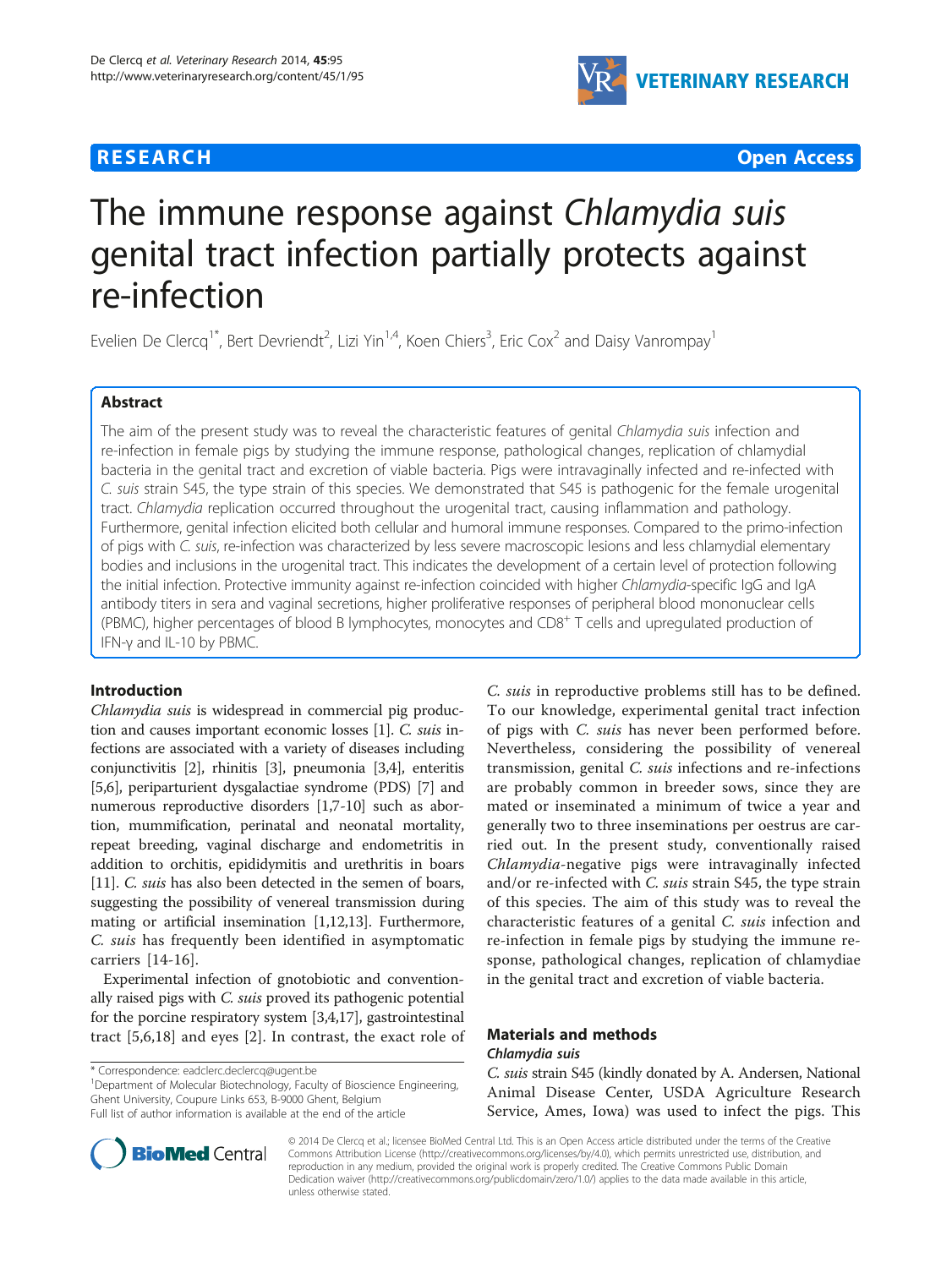strain was isolated in the late 1960s from feces of an asymptomatic Austrian pig [[19](#page-11-0)]. The bacteria were grown in McCoy cells using standard techniques [[20](#page-11-0)]. The 50% Tissue Culture Infective Dose  $(TCID_{50})$  was determined by the method of Spearman and Kaerber [[21](#page-11-0)].  $TCID_{50}/mL$ is routinely used for titrating intracellular organisms like viruses in cell cultures and it correlates with IFU/mL as examined by Beeckman et al. [[22](#page-11-0)].

# Infection experiment

Fifteen 9-week-old conventionally bred female pigs (Belgian Landrace) were randomly divided into three groups of five pigs. Antibodies against Chlamydiaceae were absent as determined by a C. suis ELISA using purified elementary bodies (EBs) of strain S45. Nasal, rectal and vaginal swabs did not contain chlamydial bacteria as determined by culture on McCoy cells. The animals were housed in isolation units and fed ad libitum with a commercial starting diet. At day 0, all pigs were anesthetized by intramuscular injection of Zoletil® 100 (Virbac Animal Health, Louvain La Neuve, Belgium) in 2% Xylazine-M® (VMD, Arendonk, Belgium). The control group and the infection group were inoculated with phosphate-buffered saline (PBS). The re-infection group was infected by intravaginal injection of  $1 \times 10^7$  TCID<sub>50</sub> of C. suis strain S45. Intravaginal inoculation was performed by inserting an artificial insemination pipette connected to a syringe into the vagina and injecting the bacterial suspension in 1 mL PBS or injecting simply 1 mL PBS (controls). At day 56, pigs were anesthetized again, whereafter the control group was inoculated with PBS and the infection group and the re-infection group were infected intravaginally with C. suis strain S45  $(1 \times 10^7)$  $TCID<sub>50</sub>$ ). All groups were euthanized at day 77 by intravenous injection of an overdose of pentobarbital (70 mg/kg; Nembutal®, Ceva Santé Animale, Maassluis, the Netherlands) followed by exsanguination.

Vaginal swabs in 2 mL Chlamydia transport medium for chlamydial isolation and in 2 mL PBS with protease inhibitor for mucosal antibody detection were collected weekly. Swabs were stored at −80 °C until analysis. Blood for antibody detection was sampled from the jugular vein (v. jugularis) weekly. Blood samples were stored overnight at room temperature and centrifuged  $(9300 \times g, 20 \degree C,$ 10 min) for serum collection. Sera were stored at −20 °C until tested. At euthanasia, pigs were examined for gross lesions that were scored as none (0), slight (1), moderate (2) or severe (3). Samples of the spleen, liver, caecum, urethra, vagina, cervix, corpus uteri, uterine tubes, oviducts and ovaries were imbedded in methylcellulose medium, frozen in liquid nitrogen and stored at −80 °C until preparation of cryostat tissue sections for localization and quantification of the infection. Samples from the same tissues were taken for histopathology. The experimental procedure was approved by the animal care and ethical committee of Ghent University (EC2012/078).

# Chlamydial antigen detection

Vaginal swabs in Chlamydia transport medium were shaken for 1 h at 4 °C, centrifuged and cultured in McCoy cells grown on 13 mm cover slips in Chlamydia Trac Bottles (International Medical, Brussels, Belgium) as described by Vanrompay et al. [\[20\]](#page-11-0). Additionally, cells were washed twice with 1 mL phosphate buffer supplemented with 0.003% DEAE-dextran before the inoculum was added to the cells. Chlamydial growth was monitored using the IMAGEN™ direct immunofluorescence staining (Oxoid, Drongen, Belgium) at 6 days post inoculation. Cryostat tissue sections (5 μm) were also stained by use of the IMAGEN™ immunofluorescence test. All slides were examined by immunofluorescence microscopy (BX41 Olympus, 600×). Positive cells were counted in five microscopic fields. The calculated mean was presented as a score ranging from 0 to 6. Score 0 indicated a negative result. Score 1 and 2 indicated 1 to 5 and 6 to 10 elementary bodies (EBs) per microscopic field in the absence of inclusions, respectively. Score 3 represented more than 10 elementary bodies and 1 inclusion-positive cell per microscopic field. Score 4, 5 and 6 indicated 1 to 5, 6 to 10 and more than 10 inclusion-positive cells per microscopic field, respectively.

#### Antibody responses

Sera were heat inactivated at 56 °C during 30 min and subsequently pretreated with kaolin to reduce background activity [\[23\]](#page-11-0). Vaginal swabs in PBS with protease inhibitor were shaken for 1 h at room temperature and centrifuged. Isotype-specific serum and mucosal antibody titers were determined in an ELISA using purified S45 EBs as antigen. Maxisorp 96-well microtiter plates were coated with purified *C. suis* strain S45 EBs  $(1 \times 10^7 \text{ TCID}_{50})$ per well) diluted in PBS. Plates were blocked overnight (4 °C) with PBS supplemented with 5% bovine serum albumin (BSA). Serum and mucosal antibody titers were determined using twofold dilution series in dilution buffer (PBS + 3% BSA + 0.05% Tween®20), starting at a dilution of 1:15. Antibody isotype titers were determined using monoclonal antibodies against swine IgA (mAb 27.8.1), IgG (mAb 23.3.1b) and IgM (mAb 28.4.1) [\[24\]](#page-11-0) at a dilution of 1:15, 1:20 and 1:50, respectively, followed by an 1:5000 dilution of biotinylated anti-mouse IgG  $(H + L)$ (Dako, Glostrup, Denmark). Subsequently, the plates were incubated with 1:2500 diluted peroxidase-labeled streptavidin (Zymed Laboratories, San Francisco, USA). Finally, the substrate and chromogene ABTS (2, 2′-Azino-di(3 ethylbenzthiazoline-6-sulfonate); KPL, Maryland, USA) was added. Antibody titers were defined as the reciprocal of the highest dilution that gave an absorbance reading at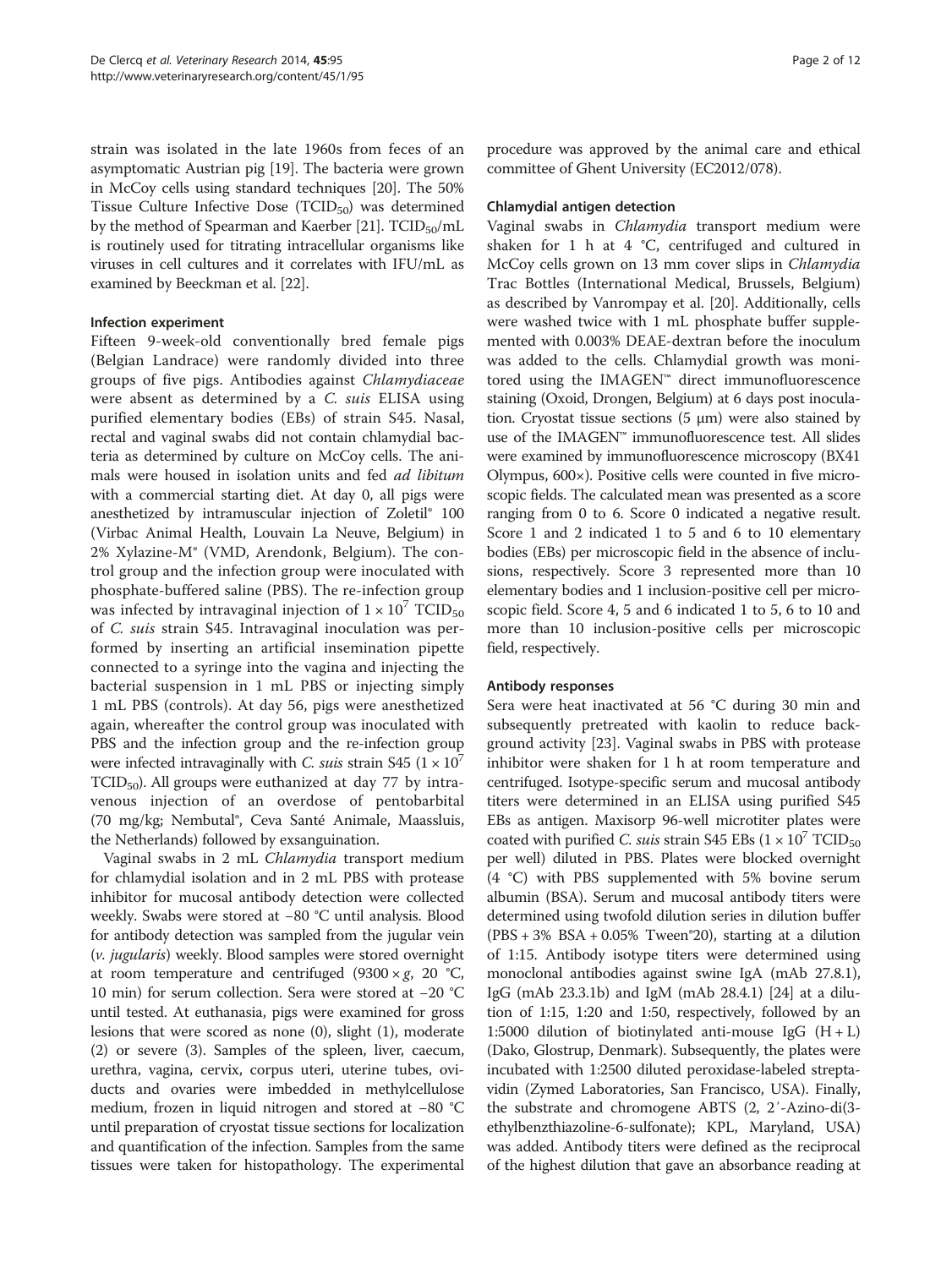405 nm above the cut-off value (mean absorbance of seronegative pig serum + twice the standard deviation). Positive and negative control sera and mucosal secretions originated from a former experimental infection in pigs [\[25](#page-11-0)].

# Proliferative responses of PBMC and MC

At 7 and 10 days post infection (dpi) or re-infection, peripheral blood mononuclear cells (PBMC) were isolated from heparinized blood samples collected from the jugular vein. Isolation of PBMC was performed by density gradient centrifugation (500 × g, 18 °C, 25 min) on Lymphoprep™ (Axis-Shield, Oslo, Norway). After lysis of erythrocytes in ammonium chloride, the cells were washed and resuspended in leukocyte medium (RPMI-1640 (Life Technologies, Merelbeke, Belgium) supplemented with 5% heat-inactivated fetal calf serum (Life Technologies),  $5 \times 10^{-5}$  M β-mercaptoethanol (Life Technologies), 1% non-essential amino acids (Life Technologies), 1% sodium pyruvate (Life Technologies), 1% L-glutamine (Life Technologies), 1% penicillin-streptomycin and 1% kanamycin). At euthanasia, monomorphonuclear cells (MC) were isolated from the spleen, the cervical lymph node (cervicalis superficialis) and the pelvic lymph nodes (iliaci mediales, iliaci laterales, sacrales and anorectales). Isolation of MC was performed by tearing the tissues apart, after the surrounding fat was removed. Subsequently, the erythrocytes were lysed with ammonium chloride. After centrifugation  $(270 \times g, 4 \degree C, 10 \text{ min})$ , the cells were washed and resuspended in leukocyte medium without β-mercaptoethanol. PBMC or MC were grown in 96-well tissue culture plates at a concentration of  $5 \times 10^5$  cells/well. Proliferation was tested by adding  $10^5$  viable C. suis purified S45 EBs, 10  $\mu$ g concanavalin A (ConA) (positive control) or medium (negative control) to the wells. Each condition was tested in duplicate. The cells were incubated at 37 °C in a humidified atmosphere with  $5\%$  CO<sub>2</sub>. ConA- or antigeninduced proliferation was measured by incorporation of 1 μCi/well of <sup>3</sup> H-thymidine (Amersham ICN, Bucks, UK) during the last 16 h of culture, on day 3 and day 4, respectively. Cells were harvested onto glass fiber filter strips (Perkin Elmer, Life Science, Oosterhout, The Netherlands) with a cell harvester (Skatron, Liers, Norway). Radioactivity incorporated into the DNA was measured with a β-scintillation counter (Perkin Elmer). The stimulation index (SI) was defined as the ratio of the mean counts per minute of stimulated PBMC or MC versus the mean counts per minute of the negative control.

# Flow cytometric analysis

PBMC and MC from the spleen, cervical and pelvic lymph nodes were isolated as described above. Flow cytometry was used to analyze the immune cell (sub) populations in the blood at different time points post infection and of the spleen, cervical and pelvic lymph nodes at euthanasia. T cell populations (CD3<sup>+</sup>CD4<sup>+</sup>CD8<sup>-</sup>, CD3<sup>+</sup>CD4<sup>-</sup>CD8<sup>+</sup>, CD3<sup>+</sup>CD4<sup>+</sup>CD8<sup>+</sup>, CD3<sup>+</sup>CD4<sup>-</sup>CD8<sup>-</sup>, T cells with a γδ T cell receptor), B cells (MHCII<sup>+</sup>CD21<sup>+</sup>, MHCII<sup>+</sup>IgM<sup>+</sup>), monocytes (MHCII<sup>+</sup>SWC3<sup>+</sup>), NK cells (CD3<sup>−</sup> CD4<sup>−</sup> CD8+ ) and plasmacytoid dendritic cells (pDC) (CD3<sup>−</sup> CD4+ CD8<sup>−</sup> ) were quantified. However, for the lymphoid tissues the CD3<sup>-</sup>CD4<sup>+</sup>CD8<sup>-</sup> population does not exist entirely of pDC, but also contains an unknown lineage, presumably of myeloid origin [[26\]](#page-11-0). Based on the used markers, it was impossible to distinguish between both populations. PBMC and MC  $(10^6 \text{ cells})$  were incubated for 20 min in staining buffer (RPMI-1640 +  $1\%$  heatinactivated FCS) with optimal concentrations of mAbs (Table 1). Cells stained with isotype-matched irrelevant mAbs were used to analyze aspecific binding. Subsequently, the cells were washed with staining buffer and incubated (20 min) with the appropriate isotype-specific Alexa-647-, FITC- or PE- conjugated antibodies (Life Technologies). Cells were washed with staining buffer and with PBS and were resuspended in PBS. Data were acquired on a FACSCanto flow cytometer (Beckton Dickinson, Erembodegem, Belgium) with a minimum event count of 50 000 and analyzed with FACSDiva® software. Doublets were excluded based on FSC-H/FSC-A and SSC-H/SSC-A plots.

#### Cytokine secretion by PBMC and MC

PBMC and MC isolated from the spleen, pelvic lymph nodes and the cervicales superficiales dorsales lymph nodes were planted in 24-well microtiter plates at a concentration of  $10^7$  cells/well. Subsequently, the cells were stimulated by adding  $10^5$  viable purified S45 EBs to each well. Supernatant was collected 16, 24, 48 and 72 h later. The concentration of IL-1β, IL-4, IL-6, IL-8, IL-10, IL-12p40, IFN-γ and TNF-α in the supernatant was determined using commercially available ELISA kits (DuoSet® ELISA Development System, R&D Systems, Abingdon, UK). Assays were performed according to the manufacturer's guidelines.

|  |  | Table 1 Monoclonal antibodies used in flow cytometry |  |  |  |  |
|--|--|------------------------------------------------------|--|--|--|--|
|--|--|------------------------------------------------------|--|--|--|--|

| <b>Specificity</b> | Clone         | Isotype | Reference |
|--------------------|---------------|---------|-----------|
| CD <sub>3</sub>    | PTT3          | lgG1    | $[27]$    |
| CD4                | $74-12-4$     | lgG2b   | [28]      |
| CD8a               | 11/295/33     | lgG2a   | $[29]$    |
| $CDS\beta$         | <b>PG164A</b> | lgG2a   | $[30]$    |
| CD21               | BB6-11C9      | lgG1    | $[30]$    |
| lgM                | 28.4.1        | lgG1    | $[24]$    |
| <b>MHCII</b>       | MSA3          | lgG2a   | $[31]$    |
| SWC3a              | 74-22-15      | lgG1    | [28]      |
| TCR1-N4 (δ chain)  | PGBL22A       | lgG1    | $[32]$    |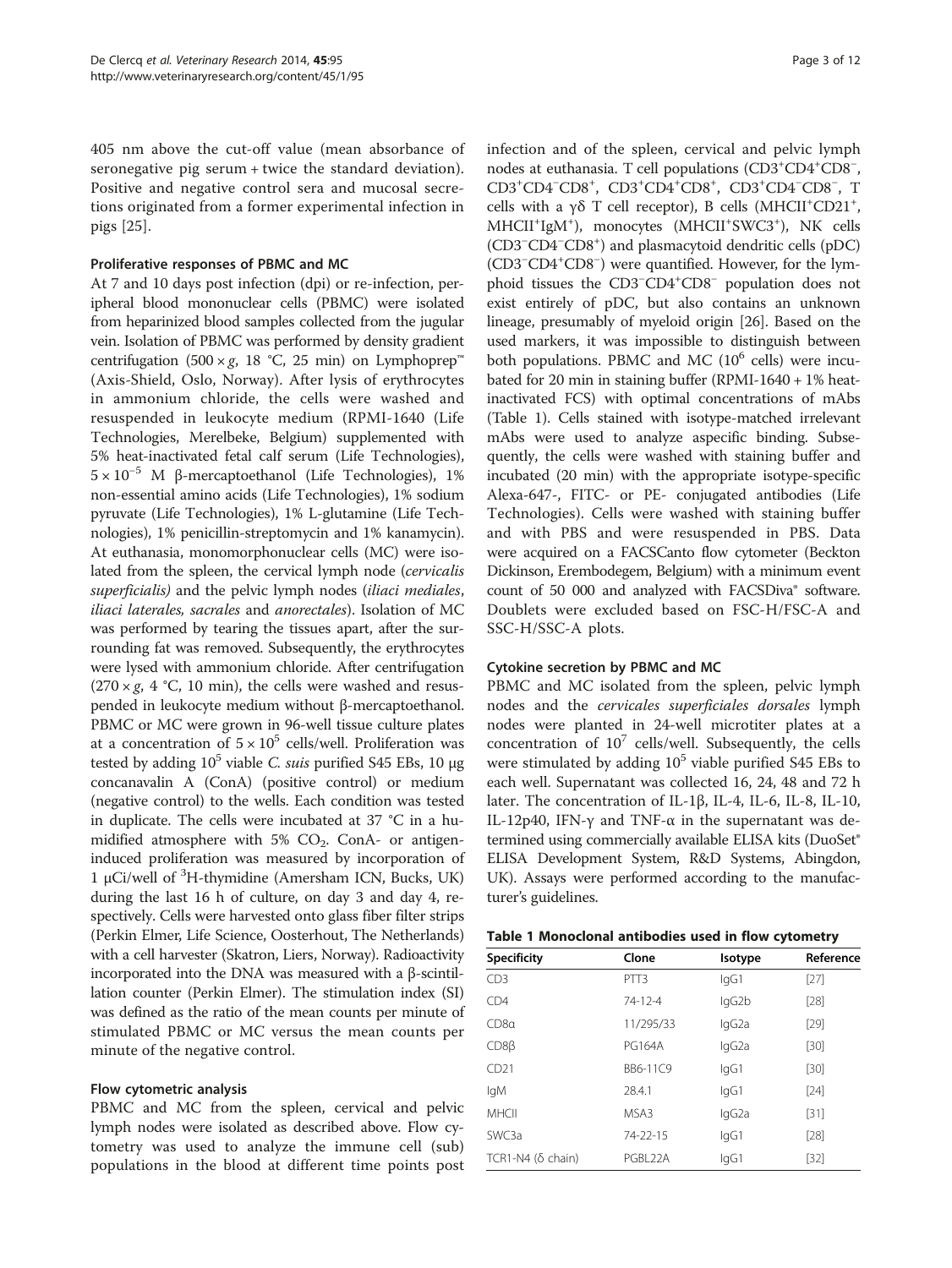#### Histopathology

Samples were fixed in 10% phosphate-buffered formalin, dehydrated and embedded in paraffin, sectioned at 5 μm and stained with haematoxylin and eosin. The samples were studied blindly. Slides were examined microscopically (Leitz). The microscopic findings were either graded (none (0), minimal (1), slight (2), moderate (3), marked (4) or severe (5) histological change) or indicated as present or absent without a grade.

# Statistical analysis

Statistical analyses were performed using SPSS 22 and results for all groups were compared by use of the nonparametric Mann–Whitney U test. Results were considered significantly different if  $P < 0.05$ .

# Results

#### Macroscopic lesions

The mean scores for macroscopic lesions, determined at necropsy, are presented in Table 2. Macroscopic lesions were absent in all but one pig of the control group. One control animal had a severely inflamed vagina, cervix and uterus caused by an abnormal vaginal anatomy. Therefore, that animal was excluded from the experiment. All infected and re-infected animals showed gross pathology. The macroscopic lesions were generally more severe for the infection group than for the re-infection group. Four pigs (80%) of the infection group showed moderate to severe congestion of the genital tract (Additional file [1\)](#page-10-0). The genital tract of the remaining pig (20%) of the infection group was slightly congested. In the re-infection group, all but one animal (80%) showed only slight congestion of the genital tract. In the other reinfected pig, a severely congested genital tract was noticed. In 60% of the pigs of the infection group, a large amount of clear watery exudate was present in almost the entire genital tract (Additional file [1\)](#page-10-0), whereas only one animal (20%) of the re-infection group showed a moderate amount of watery exudate in the cervix. The pelvic lymph nodes were enlarged in 80% of the animals of both infected groups. Congestion of the pelvic lymph nodes could only be detected in four pigs (80%) of the

Table 2 Mean scores ± standard deviation (% of positive animals) for macroscopic lesions in the infection and the re-infection group at euthanasia<sup>\*</sup>

| <b>Tissue</b>       | Macroscopic lesion | Infection group                    | Re-infection group               |
|---------------------|--------------------|------------------------------------|----------------------------------|
| Vagina              | Congestion         | $0.0 \pm 0.00$                     | $0.2 \pm 0.45$ (20)              |
|                     | Serous exudate     | $0.6 \pm 1.34$ (20)                | $0.0 \pm 0.00$                   |
| Cervix              | Congestion         | $0.6 \pm 1.34$ (20)                | $0.2 \pm 0.45$ (20)              |
|                     | Serous exudate     | $1.0 \pm 1.41$ (40)                | $0.4 \pm 0.89$ (20)              |
| Uterus              | Congestion         | $0.8 \pm 1.10$ (40)                | $1.0 \pm 1.22$ (60)              |
|                     | Hypertrophy        | $0.6 \pm 1.34$ (20)                | $0.0 \pm 0.00$                   |
|                     | Serous exudate     | $1.6 \pm 1.52$ (60)                | $0.0 \pm 0.00$                   |
| Uterine tubes       | Congestion         | $1.2 \pm 1.10$ (60)                | $0.4 \pm 0.55$ (40)              |
|                     | Hypertrophy        | $0.6 \pm 1.34$ (20)                | $0.0 \pm 0.00$                   |
|                     | Serous exudate     | $1.2 \pm 1.64$ (40)                | $0.0 \pm 0.00$                   |
| Oviducts            | Serous exudate     | $0.6 \pm 1.34$ (20)                | $0.0 \pm 0.00$                   |
| Ovaries             | Congestion         | $0.4 \pm 0.89$ (20)                | $0.0 \pm 0.00$                   |
| Lig. Latum uteri    | Congestion         | $0.8 \pm 0.84$ (60)                | $0.4 \pm 0.55$ (40)              |
| Mesovarium          | Congestion         | $1.6 \pm 1.34$ (80) <sup>a</sup>   | $0.2 \pm 0.45$ (20)              |
| Mesosalpinx         | Congestion         | $1.4 \pm 1.52$ (60)                | $0.2 \pm 0.45$ (20)              |
| Spleen              | Congestion         | $0.4 \pm 0.89$ (20)                | $0.0 \pm 0.00$                   |
|                     | Enlargement        | $0.0 \pm 0.00$                     | $1.0 \pm 1.41$ (40)              |
| Liver               | Congestion         | $0.2 \pm 0.45$ (20)                | $0.0 \pm 0.00$                   |
| Pelvic lymph nodes  | Congestion         | $1.6 \pm 1.14$ (80) <sup>a,c</sup> | $0.0 \pm 0.00^{\circ}$           |
|                     | Enlargement        | $2.2 \pm 1.3$ (80) <sup>a</sup>    | $2.0 \pm 1.22$ (80) <sup>b</sup> |
| Cervical lymph node | Enlargement        | $1.8 \pm 1.64$ (60)                | $0.4 \pm 0.89$ (20)              |

 $*$ The mean score  $\pm$  SD in the control group was 0.0  $\pm$  0.00 for all tissues.

 ${}^{a}P < 0.05$  for a comparison of the control group and the infection group.<br> ${}^{b}P < 0.05$  for a comparison of the sentrol group and the re-infection group.

 $\rm{^{b}}P$  < 0.05 for a comparison of the control group and the re-infection group.

 $P$  < 0.05 for a comparison of the infection group and the re-infection group.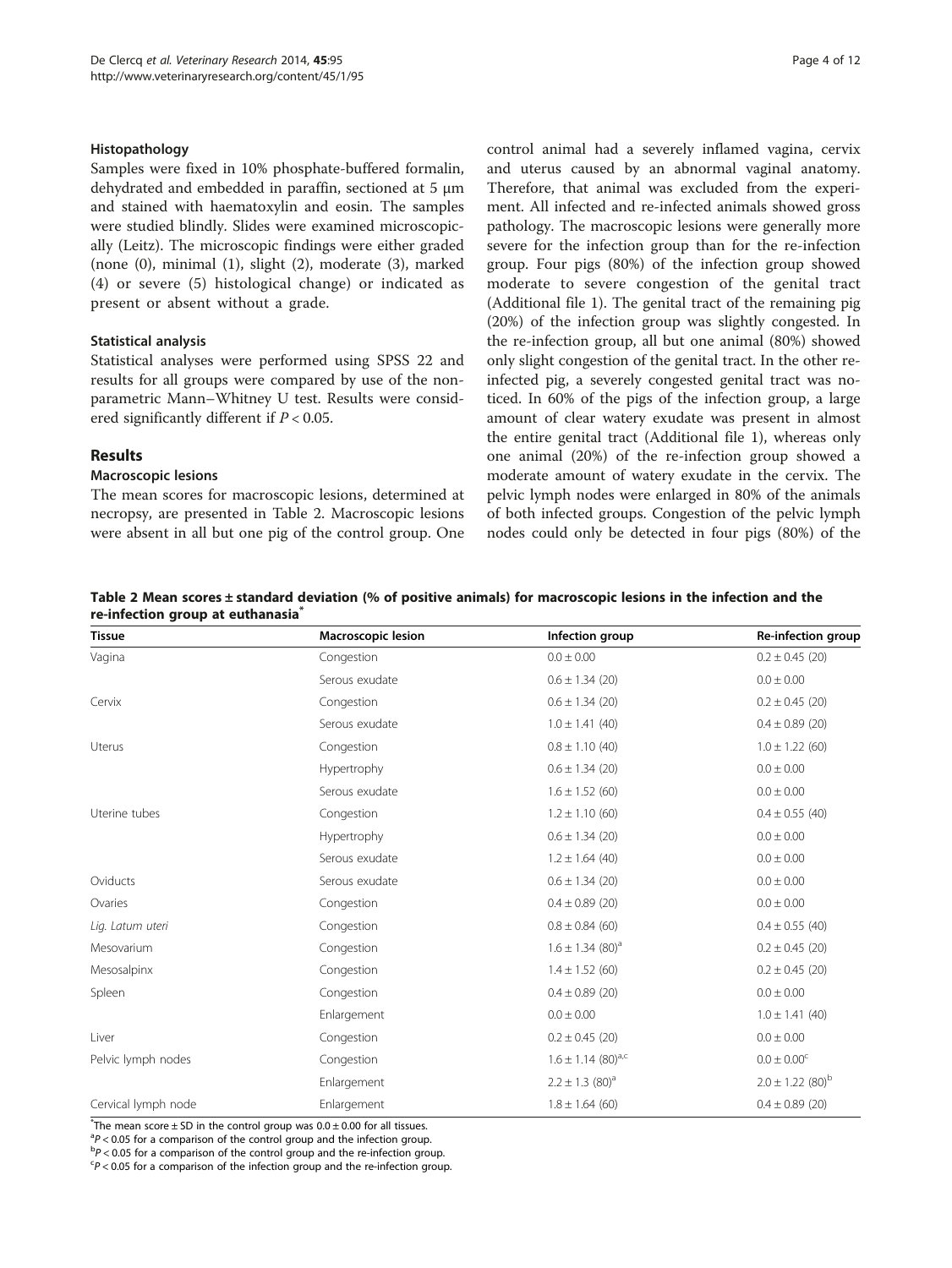infection group. Macroscopic lesions in the mesovarium and pelvic lymph nodes were significantly different between the groups.

# Chlamydia suis vaginal excretion

The presence of viable C. suis in vaginal swabs was examined using culture in McCoy cells. Figure 1 shows the culture scores for vaginal swabs collected at different time points post infection. All swabs taken at day 0 of the experiment were Chlamydiaceae negative. Vaginal swab samples of the control group remained negative throughout the experiment. Vaginal C. suis shedding was detected in the infection group from day 59, three days after infection of those animals, onwards. In the re-infection group, C. suis excretion was consistently high from day 3 to day 28 post primo-infection. After 28 dpi, mean culture scores decreased gradually until re-infection. Thereafter shedding was again consistently high. Before primo-infection of the infection group, the mean excretion scores of the re-infection group were statistically higher than those of the other groups. From day 59 onwards, vaginal shedding was significantly higher in the infection group and the re-infection group than in the control group. After primo-infection of the infection group, the mean culture scores of both infected groups did only differ statistically at day 66, when the infection group had the highest score, and at day 70, when the reinfection group had the highest score.

#### Chlamydial antigen detection in the urogenital tract

Table [3](#page-5-0) presents the mean scores for the presence of Chlamydiaceae in urogenital tissues collected at euthanasia, 21 days after infection or re-infection of the infection group and the re-infection group, respectively. All tissue samples from the non-infected pigs were negative, as were the spleen, the liver and the caecum of both infected groups. An ascending chlamydial infection occurred in all pigs of the infection group and in 4 of 5 pigs of the reinfection group, as chlamydial EBs and/or intracellular inclusions were detected in the upper genital tract of those animals. Intracellular chlamydial inclusions, indicating the presence of replicating chlamydiae, were detected in the urethra (20%), vagina (40%), cervix (60%), right uterine horn (20%), oviducts (20%) and ovaries (40%) of the infection group. In the re-infection group, chlamydial replication could only be observed in the urethra of one pig (20%), the vagina of two pigs (40%) and the right oviduct of one pig (20%). Overall, more chlamydial EBs and inclusions, demonstrated by higher mean scores, occurred in the urogenital tract of the infection group than of the re-infection group. Statistical analysis revealed significant differences between the mean scores of the right uterine horn and the left oviduct of both infected groups. Furthermore, mean scores for the presence of Chlamydiaceae in the vagina, right uterine horn, left oviduct and right ovary of the infection group were statistically higher than for the control group. In the re-infection group, the level of Chlamydia replication in the vagina and the urethra was significantly higher than in the non-infected pigs.

#### Antibody responses

The C. suis S45-specific IgM, IgG and IgA antibody titers in serum (Table [4](#page-5-0)) and vaginal swab samples (Table [5](#page-6-0)) were determined following primo- and re-infection. The

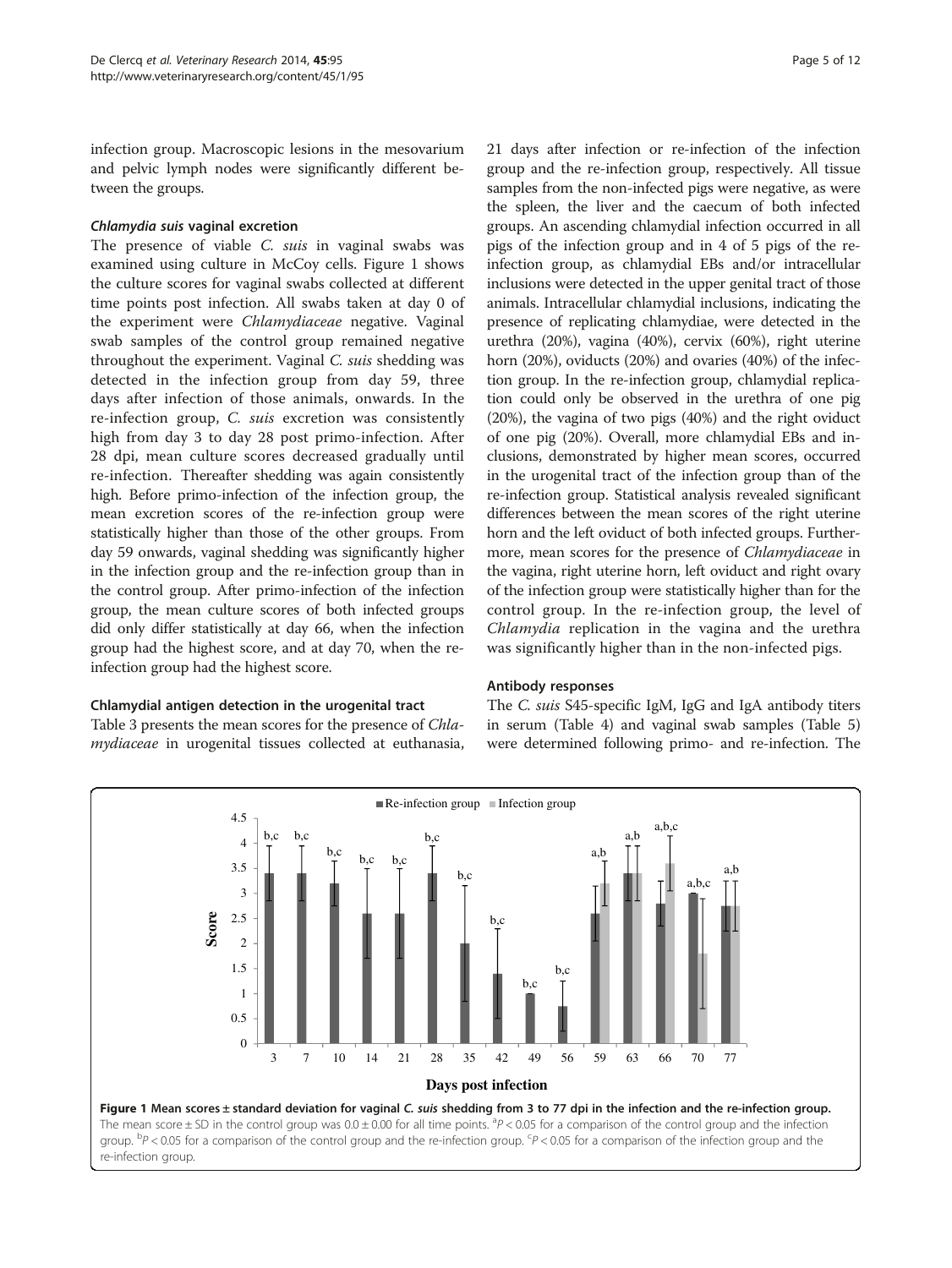<span id="page-5-0"></span>Table 3 Mean scores ± standard deviation for the presence of C. suis in urogenital tissues of the infection and the re-infection group at euthanasia\*

| <b>Tissue</b>  | Infection group                     | Re-infection group           |
|----------------|-------------------------------------|------------------------------|
| Vagina         | $1.80 \pm 1.10^a$                   | $2.00 \pm 1.41^{\rm b}$      |
| Cervix         | $2.00 \pm 1.87$                     | $0.40 \pm 0.55$              |
| Corpus uteri   | $0.80 \pm 0.45$                     | $0.20 \pm 0.45$              |
| Uterine horn R | $1.40 \pm 0.89^{\text{a},\text{c}}$ | $0.40 \pm 0.55$ <sup>c</sup> |
| Uterine horn L | $0.20 \pm 0.45$                     | $0.40 \pm 0.55$              |
| Oviduct R      | $0.80 \pm 1.30$                     | $0.80 \pm 1.30$              |
| Oviduct L      | $1.40 \pm 0.89^{\text{a},\text{c}}$ | $0.50 \pm 0.58$ <sup>c</sup> |
| Ovary R        | $1.60 \pm 1.34^{\circ}$             | $0.20 \pm 0.45$              |
| Ovary L        | $0.80 \pm 1.30$                     | $0.00 \pm 0.00$              |
| Urethra        | $1.20 \pm 1.30$                     | $1.20 \pm 1.10^{b}$          |

\*The mean score  $\pm$  SD in the control group was  $0.00 \pm 0.00$  for all tissues.  ${}^{a}P$  < 0.05 for a comparison of the control group and the infection group.<br> ${}^{b}P$  < 0.05 for a comparison of the control group and the re-infection group.  $P$  < 0.05 for a comparison of the control group and the re-infection group.  $P$  < 0.05 for a comparison of the infection group and the re-infection group.

control pigs had no chlamydial antibodies in both serum and vaginal secretion throughout the experiment. Before infection, no serum or vaginal antibodies were detected in the animals of the infection and the re-infection group. Primo-infection induced IgM and IgG, but no IgA antibodies in serum and vaginal secretion. C. suis S45-specific serum IgM and IgG were observed from 7 days post primo-infection onwards and mean titers peaked at 14 or 21 dpi. Vaginal antichlamydial IgM and IgG antibodies appeared at 14 and at 14 and 21 days post primo-infection,

respectively. Seven days after re-infection, mean C. suisspecific serum IgM and IgG titers had increased again and they kept on rising towards euthanasia. Antichlamydial mucosal IgM and IgG antibodies were detected from 7 to 14 and from 7 to 21 days post re-infection, respectively. Moreover, C. suis-specific serum and vaginal IgA antibodies appeared from 14 days following re-infection onwards. Compared to the antibody responses after primo-infection, re-infection with C. suis S45 induced lower IgM antibody titers and higher antichlamydial IgG and IgA titers, which is illustrative for a secondary antibody response.

# Proliferative responses of PBMC and MC

Proliferative responses of PBMC to C. suis strain S45 were determined 7 and 10 days post primo-infection of the re-infection group, and again at day 63 and day 66, 7 and 10 days post infection or re-infection of the infection group and the re-infection group, respectively. At day 7 and 10, the proliferative activities of PBMC of all groups were statistically the same (data not shown). At day 63, the mean stimulation index  $(SI \pm SD)$  of the PBMC for the control group, the infection group and the re-infection group were  $2.03 \pm 1.42$ ,  $2.15 \pm 1.23$  and  $8.80 \pm 5.46$ , respectively. The PBMC of the re-infection group showed significantly higher proliferative responses than the PBMC of the other groups. At day 66, the mean  $SI \pm SD$  of the PBMC for the control, the infection and the re-infection group were  $7.42 \pm 2.87$ ,  $2.24 \pm 1.35$ and  $7.29 \pm 3.39$ . The proliferative activity of PBMC of the

Table 4 Mean C. suis S45-specific IgM, IgG and IgA serum titers of the infection (I) and the re-infection (R) group ± standard deviation<sup>\*</sup>

| Dpi          | Procedure         | Serum IgM                           |                       | Serum IgG                          |                        | Serum IgA           |
|--------------|-------------------|-------------------------------------|-----------------------|------------------------------------|------------------------|---------------------|
|              |                   | Infection group                     | Re-infection group    | Infection group                    | Re-infection group     | Re-infection group  |
| $\mathbf{0}$ | Infection R       | $0 \pm 0.00$                        | $0 \pm 0.00$          | $0 \pm 0.00$                       | $0 \pm 0.00$           | $0 \pm 0.00$        |
| 7            |                   | $0 \pm 0.00^{\circ}$                | $30 \pm 0.00^{b,c}$   | $0 \pm 0.00^{\circ}$               | $48 \pm 16.43^{b,c}$   | 0 ± 0.00            |
| 14           |                   | $0 \pm 0.00^{\circ}$                | $168 \pm 98.59^{b,c}$ | $0 \pm 0.00^{\circ}$               | $240 \pm 0.00^{b,c}$   | $0 \pm 0.00$        |
| 21           |                   | $0 \pm 0.00^{\circ}$                | $60 \pm 0.00^{b,c}$   | $0 \pm 0.00^{\circ}$               | $144 \pm 90.99^{b,c}$  | $0 \pm 0.00$        |
| 28           |                   | $0 \pm 0.00$                        | 0 ± 0.00              | $0 \pm 0.00^{\circ}$               | $36 \pm 13.42^{b,c}$   | 0 ± 0.00            |
| 35           |                   | 0 ± 0.00                            | 0 ± 0.00              | $0 \pm 0.00^{\circ}$               | $48 \pm 16.43^{b,c}$   | $0 \pm 0.00$        |
| 42           |                   | 0 ± 0.00                            | $0 \pm 0.00$          | $0 \pm 0.00^{\circ}$               | $36 \pm 13.42^{b,c}$   | 0 ± 0.00            |
| 49           |                   | 0 ± 0.00                            | 0 ± 0.00              | $0 \pm 0.00^{\circ}$               | $54 \pm 39.12^{b,c}$   | $0 \pm 0.00$        |
| 56           | Infection $1 & R$ | $0 \pm 0.00$                        | 0 ± 0.00              | $0 \pm 0.00^{\circ}$               | $48 \pm 16.43^{b,c}$   | 0 ± 0.00            |
| 63           |                   | $30 \pm 0.00^a$                     | $30 \pm 0.00^{\rm b}$ | $45 \pm 21.21^{a,c}$               | $264 \pm 131.45^{b,c}$ | $0 \pm 0.00$        |
| 70           |                   | $216 \pm 53.67^{\text{a},\text{c}}$ | $42 \pm 16.43^{b,c}$  | $120 \pm 0.00^{\text{a},\text{c}}$ | $336 \pm 131.45^{b,c}$ | $30 \pm 0.00^{b,c}$ |
| 77           | Euthanasia        | $72 \pm 26.83$ <sup>a</sup>         | $60 \pm 0.00^{\rm b}$ | $195 + 178.12$ <sup>a,c</sup>      | $816 \pm 321.99^{b,c}$ | $60 \pm 0.00^{b,c}$ |

\* The mean IgM, IgG and IgA serum antibody titers ± SD in the control group and the mean IgA serum titers ± SD in the infection group were 0 ± 0.00 for all time points. Antibody titers were defined as the reciprocal of the highest dilution that gave an absorbance reading at 405 nm above the cut-off value (mean absorbance of seronegative pig serum + twice the standard deviation).

 $a^2P < 0.05$  for a comparison of the control group and the infection group.<br>bp < 0.05 for a comparison of the control group and the re-infection group.

 $P$  < 0.05 for a comparison of the control group and the re-infection group.

 $P$  < 0.05 for a comparison of the infection group and the re-infection group.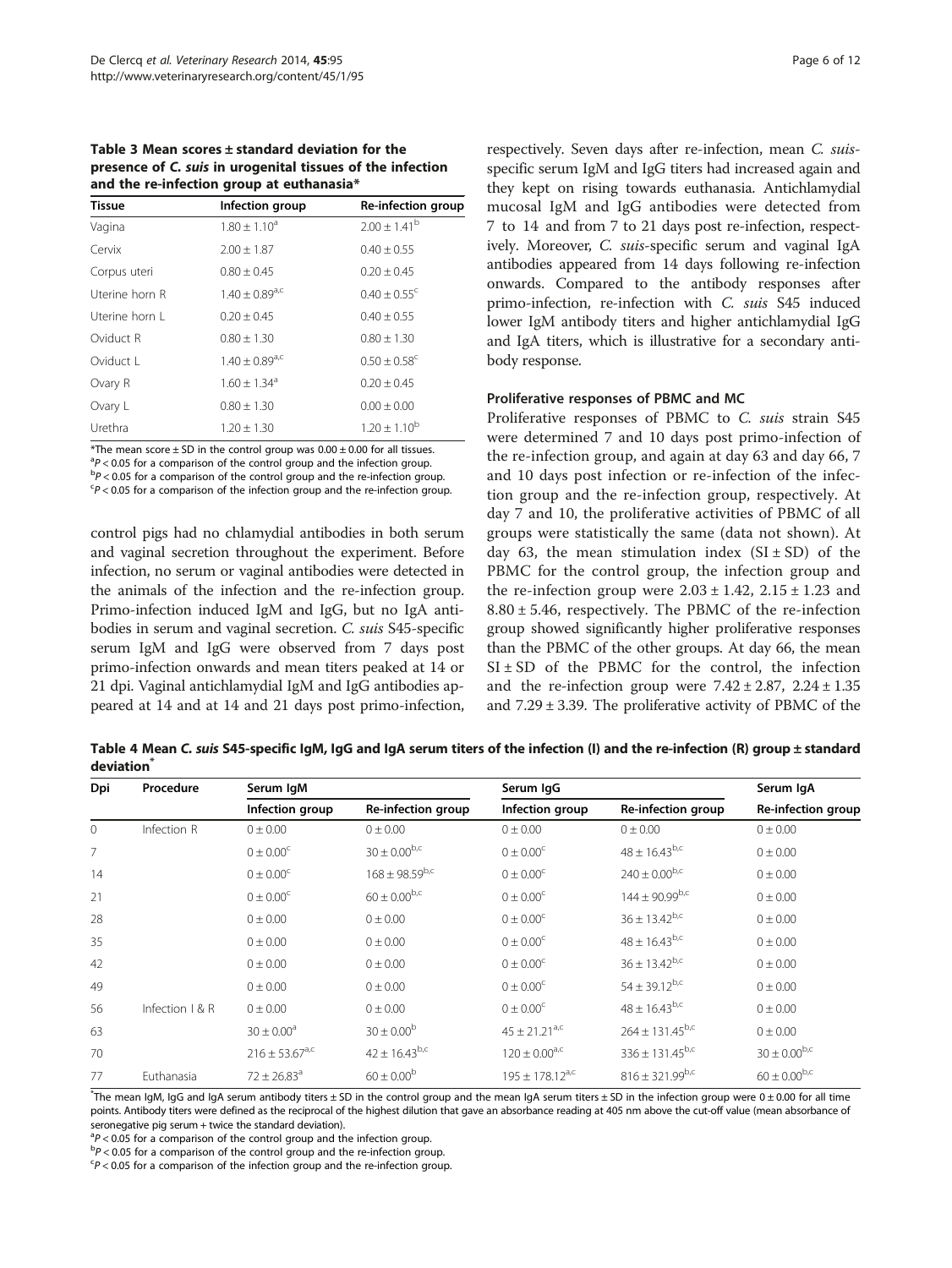| Dpi   | Procedure         | Mucosal IgM        |                          | Mucosal IqG                 |                             | Mucosal IqA          |  |
|-------|-------------------|--------------------|--------------------------|-----------------------------|-----------------------------|----------------------|--|
|       |                   | Infection group    | Re-infection group       | Infection group             | Re-infection group          | Re-infection group   |  |
| 0     | Infection R       | $0 \pm 0.00$       | $0 \pm 0.00$             | $0 \pm 0.00$                | $0 \pm 0.00$                | $0 \pm 0.00$         |  |
| 7     |                   | 0 ± 0.00           | $0 \pm 0.00$             | $0 \pm 0.00$                | $0 \pm 0.00$                | $0 \pm 0.00$         |  |
| 14    |                   | $0 + 0.00^{\circ}$ | $60 \pm 0.00^{b,c}$      | $0 \pm 0.00^{\circ}$        | $54 \pm 13.42^{\text{b,c}}$ | $0 \pm 0.00$         |  |
| 21    |                   | 0 ± 0.00           | $0 \pm 0.00$             | $0 \pm 0.00^{\circ}$        | $30 \pm 0.00^{b,c}$         | $0 \pm 0.00$         |  |
| 28-49 |                   | 0 ± 0.00           | $0 \pm 0.00$             | $0 \pm 0.00$                | 0 ± 0.00                    | $0 \pm 0.00$         |  |
| 56    | Infection $1 & R$ | $0 \pm 0.00$       | $0 \pm 0.00$             | $0 \pm 0.00$                | 0 ± 0.00                    | $0 \pm 0.00$         |  |
| 63    |                   | $0 + 0.00^{\circ}$ | $30 \pm 0.00^{b,c}$      | $0 \pm 0.00^{\circ}$        | $48 \pm 16.43^{b,c}$        | $0 \pm 0.00$         |  |
| 70    |                   | $48 + 16.43^{a,c}$ | $24 \pm 13.42^{\rm b,c}$ | $60 \pm 0.00^{\rm a,c}$     | $96 \pm 32.86^{b,c}$        | $24 \pm 13.42^{b,c}$ |  |
| 77    | Euthanasia        | 0 ± 0.00           | $0 \pm 0.00$             | $96 \pm 32.86^{\text{a,c}}$ | $48 \pm 16.43^{b,c}$        | $30 \pm 0.00^{b,c}$  |  |

<span id="page-6-0"></span>Table 5 Mean C. suis S45-specific IgM, IgG and IgA mucosal (vaginal) titers of the infection (I) and the re-infection (R) group  $\pm$  standard deviation<sup>\*</sup>

\* The mean IgM, IgG and IgA mucosal antibody titers ± SD in the control group and the mean IgA mucosal titers ± SD in the infection group were 0 ± 0.00 for all time points. Antibody titers were defined as the reciprocal of the highest dilution that gave an absorbance reading at 405 nm above the cut-off value (mean absorbance of seronegative pig serum + twice the standard deviation).

 $a^2P < 0.05$  for a comparison of the control group and the infection group.<br>bp < 0.05 for a comparison of the control group and the re-infection group.  $\rm{^{b}}P$  < 0.05 for a comparison of the control group and the re-infection group.

 $P$  < 0.05 for a comparison of the infection group and the re-infection group.

infection group was statistically lower than for the control group and the re-infection group. However, at day 66, the PBMC of the control group showed significantly higher proliferative responses to the positive control ConA, a T cell mitogen, than the PBMC of the other groups (data not shown). This indicates that the PBMC of the control group had a higher proliferative capacity than the other groups at that time and explains the high SI following stimulation with C. suis for the control group. At euthanasia, proliferative responses of MC from the spleen, cervical and pelvic lymph nodes were statistically the same for all groups (data not shown).

# Immune cell populations

Blood immune cell populations were analyzed by flow cytometry at 7 and 10 days post primo-infection of the re-infection group and again at day 63 and day 66, 7 and 10 days post infection or re-infection of the infection group and the re-infection group, respectively (Additional files [2](#page-10-0) and [3\)](#page-10-0). Seven days post primo-infection of the reinfection group, the infected animals had a significantly lower mean percentage of CD4<sup>+</sup> T cells than the noninfected animals. At day 10, a significantly lower percentage of T cells was noticed in the re-infection group than in the infection group. At day 63, the re-infected animals had significantly higher mean percentages of T cells, B cells and monocytes, but a significantly lower mean percentage of pDC as compared to the control group or the infection group. Within total T cells, significantly less CD4<sup>+</sup>CD8<sup>-</sup> T cells were present in the re-infection group than in the infection group. At day 66, the re-infection group had significantly higher percentages of B cells and CD4<sup>-</sup>CD8<sup>+</sup> T cells. At that time, a significantly lower percentage of monocytes was detected in the infection group than in the other groups. Furthermore, immune cell populations in the spleen, cervical and pelvic lymph nodes were analyzed at euthanasia (Additional files [2](#page-10-0) and [3](#page-10-0)). For the spleen, the mean percentage of T cells was significantly lower in the re-infection group than in the other groups and within total T cells significantly less CD4<sup>+</sup>CD8<sup>+</sup> and CD4<sup>-</sup>CD8<sup>+</sup> T cells and significantly more CD4<sup>+</sup>CD8<sup>-</sup> T cells were present in the re-infection group. Moreover, the re-infection group had significantly lower mean percentages of B cells and monocytes in the spleen as compared to the control group, but a significantly higher percentage of CD3<sup>−</sup> CD4+ CD8<sup>−</sup> spleen MC, which contain pDC, than the other groups. The mean percentage of NK cells in the spleen was significantly higher for the infection group. For the cervical lymph nodes, significantly higher mean percentages of CD4<sup>+</sup>CD8<sup>-</sup> T cells, B cells and monocytes, besides a significantly lower mean percentage of CD3<sup>−</sup> CD4<sup>+</sup> CD8<sup>−</sup> MC, containing pDC, were noticed in the non-infected animals. For the pelvic lymph nodes, the control pigs had significantly higher mean percentages of γδ T cells, IgM+ B cells and monocytes. The mean percentage of NK cells was significantly higher for the infection group than for the re-infected animals. Within total T cells, significantly more CD4<sup>-</sup>CD8<sup>+</sup> T cells were detected in the re-infection group than in the other groups.

# Cytokine secretion by PBMC and MC

Results for cytokine detection at 16 h and 72 h post stimulation are presented in Additional files [4](#page-10-0) and [5](#page-10-0). Data of cytokine production at 24 h and 48 h post stimulation are not shown, since the results were either without statistical differences between the groups or with statistical differences similar to these observed at 72 h post stimulation. Compared to the amount of cytokines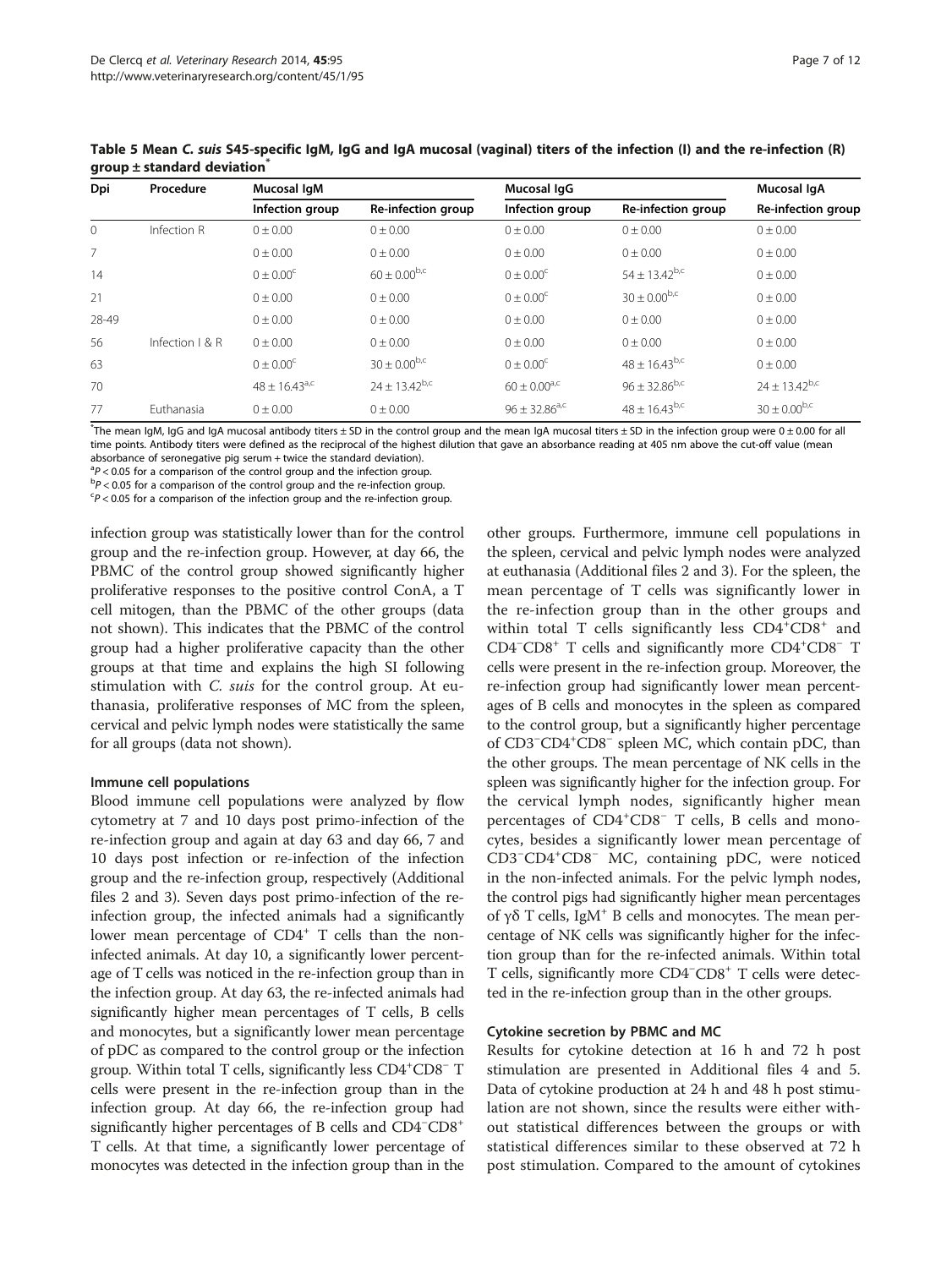produced at 16 h following stimulation, PBMC and MC had produced generally more IFN-γ, TNF-α, IL-6 and IL-10 and less IL-1β at 72 h after stimulation. Only the data of cytokine secretion at 72 h post stimulation are discussed in detail.

At 7 dpi, the PBMC of the re-infection group produced significantly more TNF- $\alpha$ , IL-1β, IL-6 and IL-12p40 than the PBMC of the other groups. At day 10, cytokine production by PBMC was statistically the same for all groups. At day 63, seven days post infection or re-infection of the infection group and the re-infection group, respectively, the mean concentrations of IFN-γ, TNF-α, IL-1β, IL-6, IL-10 and IL-12p40 for the re-infection group were significantly higher than the concentrations produced by the PBMC of the other groups. At day 66, the PBMC of the re-infected animals had produced significantly more TNF-α, IL-1β, IL-6 and IL-10 than the PBMC of the other animals. Furthermore, significantly more IL-8 and IL-12p40 was produced by the blood mononuclear cells from the re-infection group when compared to the infection group. For the infection group, mean IL-1β and IL-10 concentrations in PBMC culture media were significantly lower than for the control group.

At euthanasia, spleen MC of the infection group had produced significantly less IFN-γ, TNF-α, IL-1β, IL-6, IL-8 and IL-12p40 than MC of the other groups. The production of TNF-α, IL-6 and IL-8 by cervical lymph node MC was significantly higher for the control animals than for the infection or the re-infection group. Mean IL-6 amounts produced by MC isolated from the pelvic lymph nodes were significantly higher for the control group than for both infected groups. The MC from pelvic lymph nodes of the infection group produced significantly less IL-4 than the MC of the control group.

# Histopathology

An overview of the mean scores of the histopathological lesions found in the urogenital tract of the pigs at euthanasia is presented in Table [6.](#page-8-0) Histopathological findings consisted of: (a) intraluminal proteinaceous fluid; (b) the presence of a superficial layer of exfoliated (epithelial) cells and/or inflammatory cells: cells and debris laying on the surface of the epithelium; (c) interepithelial inflammatory cells, thus indicating the presence of migrating lymphocytes or polymorphonuclear cells in the epithelium; (d) degeneration (vacuolation) and/or apoptosis (cell death) of epithelial cells; (e) infiltration of inflammatory cells in the lamina propria with infiltration of the connective tissue layer beneath the epithelium with polymorphonuclear cells (pmc), a feature of more acute inflammation, or with mononuclear cells (mnc) (lymphocytes and/or plasma cells), a feature of more subacute to chronic inflammation; (f) oedema in the lamina propria: presence of loosely arranged fibers in the connective tissue and/or

eosinophilic fluid between the fibers; (g) infiltration of inflammatory cells (pmc or mnc) in the muscular layer, (h) or in the serosa. In the corpus uteri, both uterine horns and the right oviduct mononuclear inflammatory cells increased slightly in the mucosa with infection with C. suis S45 (infection group) and even more when animals were re-infected (re-infection group). The inflammatory cells in the infection group were more periglandularly clustered in the deep mucosa, whereas in the re-infection group the inflammation was more diffusely present throughout the mucosa. No lesions were noted in both ovaries and the lesions observed in the left oviduct, the cervix, the vagina and the urethra did not differ statistically between the different groups. In the liver of two pigs of the re-infection group slight to moderate, focal to multifocal granulomatous inflammations within the portal areas were noticed. The same animals presented also minimal to slight diffuse follicular hyperplasia in the spleen, a feature of immunological stimulation. The spleen and liver samples from the remaining pigs and all caecum samples showed no histopathological changes.

# **Discussion**

Genital C. suis infections are likely to be transmitted venereally, since these bacteria have been detected in the semen of boars [[1,12,](#page-10-0)[13\]](#page-11-0). However, non-sexual transmission cannot be ruled out, for instance by fecal contamination of the vagina. In fact, C. suis has been commonly detected in the gastrointestinal tract of pigs [\[33](#page-11-0)], and in most of the cases it is associated with subclinical infections. Therefore, the gastrointestinal tract could serve as a reservoir for chlamydial genital tract infection [\[34\]](#page-11-0). In this study, female pigs were successfully infected in the genital tract with C. suis strain S45, which was isolated from feces of an asymptomatic pig. This indeed suggests that persistent intestinal C. suis infections are able to cause pathology in the genital tract of pigs.

In the present study, all infected animals showed gross pathology at necropsy. However, the pigs that were infected once had significantly more severe lesions than the re-infected animals. Moreover, more chlamydial EBs and inclusions were found in the urogenital tract of the infection group than in the re-infected pigs. For the infection group, chlamydial replication occurred throughout the urogenital tract and even in the ovaries, whereas for the re-infection group, inclusions were scarce. This indicates that a certain level of protection against reinfection was developed following primo-infection. This presumption is in accordance with human epidemiologic studies suggesting that prior genital infection with Chlamydia trachomatis, which is phylogenetically highly related to C. suis, confers some short term protection against re-infection [[35,36\]](#page-11-0). Moreover, in all evaluated animal models of genital chlamydial infection, including the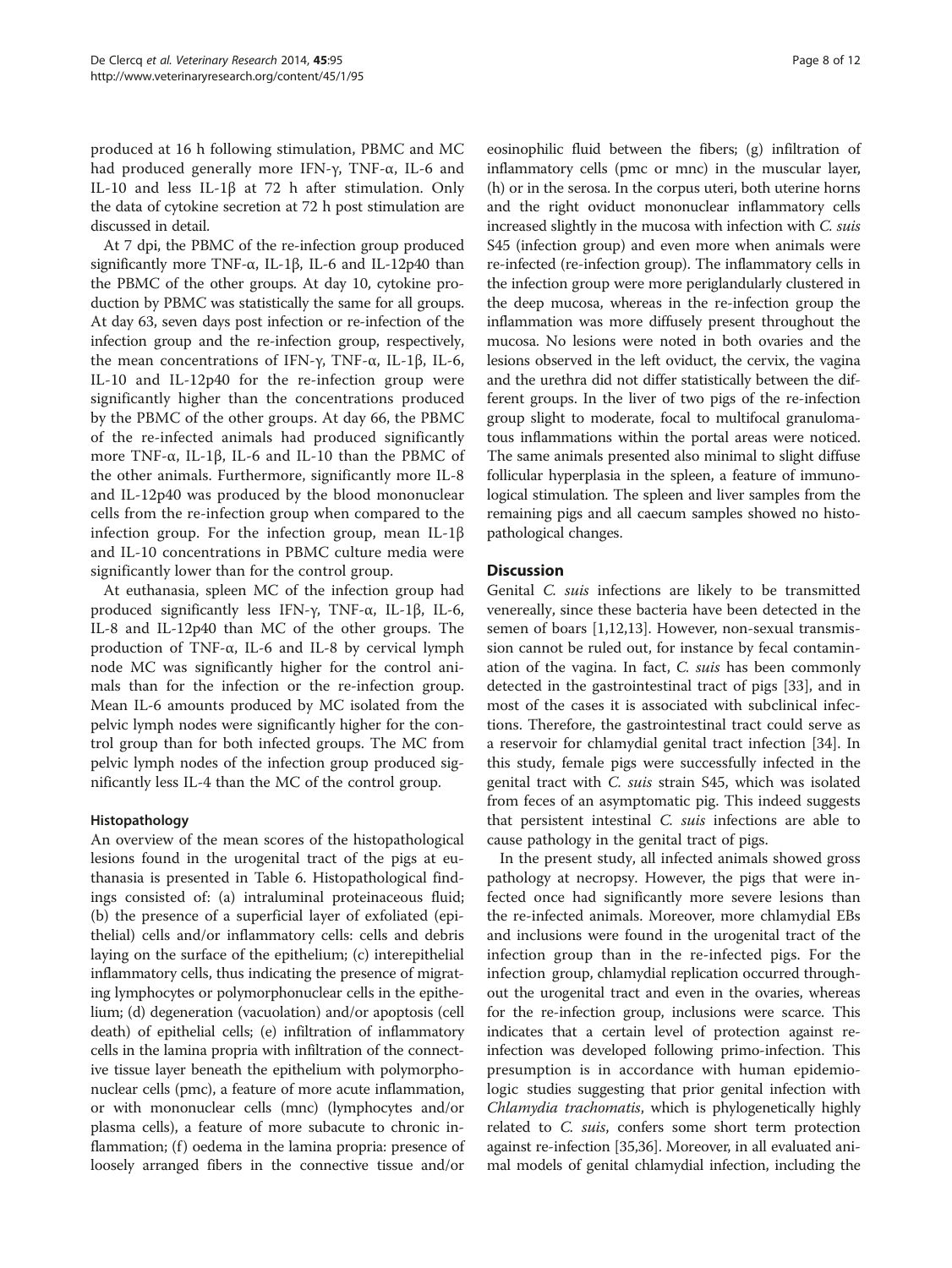<span id="page-8-0"></span>Table 6 Mean scores  $\pm$  standard deviations for histopathological findings<sup>#</sup>

| <b>Tissue</b> | Histopathological findings                        | Control group          | Infection group             | Re-infection group     |
|---------------|---------------------------------------------------|------------------------|-----------------------------|------------------------|
| Vagina        | Exfoliation*                                      | $0.5 \pm 1.00$         | $0.2 \pm 0.45$              | $0.0 \pm 0.00$         |
|               | Interepithelial inflammatory cells                | $0.0 \pm 0.00$         | $0.4 \pm 0.55$              | $0.2 \pm 0.45$         |
|               | Degeneration and/or apoptosis of epithelial cells | $0.0 \pm 0.00$         | $0.4 \pm 0.55$              | $0.4 \pm 0.55$         |
|               | Infiltration of mnc in the lamina propria         | $1.5 \pm 0.58$         | $1.4 \pm 0.55$              | $1.2 \pm 0.45$         |
| Cervix        | Interepithelial inflammatory cells                | $1.0 \pm 0.82$         | $0.8 \pm 0.84$              | $1.2 \pm 0.84$         |
|               | Degeneration and/or apoptosis of epithelial cells | $0.0 \pm 0.00$         | $0.2 \pm 0.45$              | $0.0 \pm 0.00$         |
|               | Infiltration of mnc in the lamina propria         | $2.0 \pm 0.82$         | $1.4 \pm 0.55$              | $1.8 \pm 0.84$         |
| Corpus        | Interepithelial inflammatory cells                | $1.0 \pm 0.00$         | $1.2 \pm 0.45$              | $1.2 \pm 0.45$         |
| uteri         | Degeneration and/or apoptosis of epithelial cells | $0.3 \pm 0.50$         | $0.2 \pm 0.45$              | $0.0 \pm 0.00$         |
|               | Infiltration of mnc in the lamina propria         | $1.0 \pm 0.00^{b}$     | $1.2 \pm 1.30$              | $2.0 \pm 0.71^{\rm b}$ |
|               | Oedema lamina propria                             | $2.3 \pm 0.96$         | $1.8 \pm 1.30$              | $1.4 \pm 1.34$         |
| Uterine       | Exfoliation*                                      | $0.0 \pm 0.00$         | $0.0 \pm 0.00$              | $0.4 \pm 0.89$         |
| Horn R        | Interepithelial inflammatory cells                | $1.3 \pm 0.50$         | $1.2 \pm 0.45$              | $1.2 \pm 0.45$         |
|               | Degeneration and/or apoptosis of epithelial cells | $0.3 \pm 0.50$         | $0.4 \pm 0.55$              | $0.0 \pm 0.00$         |
|               | Infiltration of mnc in the lamina propria         | $1.3 \pm 0.50^{\rm b}$ | $2.2 \pm 1.10$              | $2.6 \pm 0.55^{\rm b}$ |
|               | Oedema lamina propria                             | $1.5 \pm 0.58$         | $1.6 \pm 1.34$              | $1.2 \pm 1.30$         |
| Uterine       | Exfoliation*                                      | $0.0 \pm 0.00$         | $0.4 \pm 0.89$              | $0.0 \pm 0.00$         |
| Horn L        | Interepithelial inflammatory cells                | $1.8 \pm 0.50$         | $1.8 \pm 0.45$              | $1.2 \pm 0.45$         |
|               | Degeneration and/or apoptosis of epithelial cells | $0.3 \pm 0.50$         | $0.8 \pm 0.45$              | $0.8 \pm 0.45$         |
|               | Infiltration of mnc in the lamina propria         | $1.3 \pm 0.50^{\rm b}$ | $2.2 \pm 1.10$              | $2.4 \pm 0.55^{\rm b}$ |
|               | Oedema lamina propria                             | $1.0 \pm 0.82$         | $1.4 \pm 0.55$              | $1.0 \pm 0.00$         |
| Oviduct R     | Intraluminal proteinaceous fluid                  | 4 of 4                 | 4 of 5                      | 4 of 5                 |
|               | Exfoliation*                                      | $0.5 \pm 0.58$         | $0.0 \pm 0.00$              | $0.0 \pm 0.00$         |
|               | Infiltration of mnc in the lamina propria         | $1.0 \pm 0.00^{\rm b}$ | $1.4 \pm 0.55$ <sup>c</sup> | $2.2 \pm 0.45^{b,c}$   |
| Oviduct L     | Intraluminal proteinaceous fluid                  | $1$ of $4$             | 1 of 5                      | $2$ of $5$             |
|               | Exfoliation*                                      | $0.3 \pm 0.50$         | $0.2 \pm 0.45$              | $0.4 \pm 0.55$         |
|               | Interepithelial inflammatory cells                | $0.0 \pm 0.00$         | $0.4 \pm 0.55$              | $0.6 \pm 0.55$         |
|               | Infiltration of pmc in the lamina propria         | $0.3 \pm 0.50$         | $0.0 \pm 0.00$              | $0.0 \pm 0.00$         |
|               | Infiltration of mnc in the lamina propria         | $1.3 \pm 0.50$         | $1.4 \pm 0.89$              | $1.4 \pm 0.55$         |
| Urethra       | Interepithelial inflammatory cells                | $0.3 \pm 0.50$         | $0.2 \pm 0.45$              | $0.0 \pm 0.00$         |
|               | Infiltration of mnc in the lamina propria         | $1.0 \pm 0.00$         | $0.8 \pm 1.30$              | $1.4 \pm 1.52$         |

# The mean scores ± SD for the histopathological parameters which are not shown in the table, were 0.0 ± 0.00 for the three groups. \*Superficial layer of exfoliated (epithelial) cells and/or inflammatory cells.

pmc: polymorphonuclear inflammatory cells; mnc: mononuclear inflammatory cells.

 $\overline{P}P$  < 0.05 for a comparison of the control group and the re-infection group.

 $\text{c}_P$  < 0.05 for a comparison of the infection group and the re-infection group.

mouse [\[37\]](#page-11-0), guinea pig [\[38\]](#page-11-0) and macaque [\[39\]](#page-11-0), it has been demonstrated that at least partial immunity to re-infection develops. Nevertheless, vaginal inoculation with C. suis resulted in an ascending infection in both groups. Likewise, C. trachomatis was able to ascend in the genital tract of pigs after intravaginal inoculation [\[40](#page-11-0)]. No chlamydial bacteria were detected outside the urogenital tract. With the exception of the lymphogranuloma venereum strains, C. trachomatis also does not disseminate beyond the urogenital tract [\[41](#page-11-0)].

Infection of the female porcine genital tract with C. suis resulted microscopically in a slight increase of mononuclear inflammatory cells in the mucosa of the corpus uteri, both uterine horns and the right oviduct. Surprisingly, this histopathological finding was even more prominent when animals were re-infected, which is not in accordance with the less severe macroscopic lesions and the lower mean scores for the presence of chlamydial bacteria observed in this group. However, these mononuclear cells, including lymphocytes and plasma cells,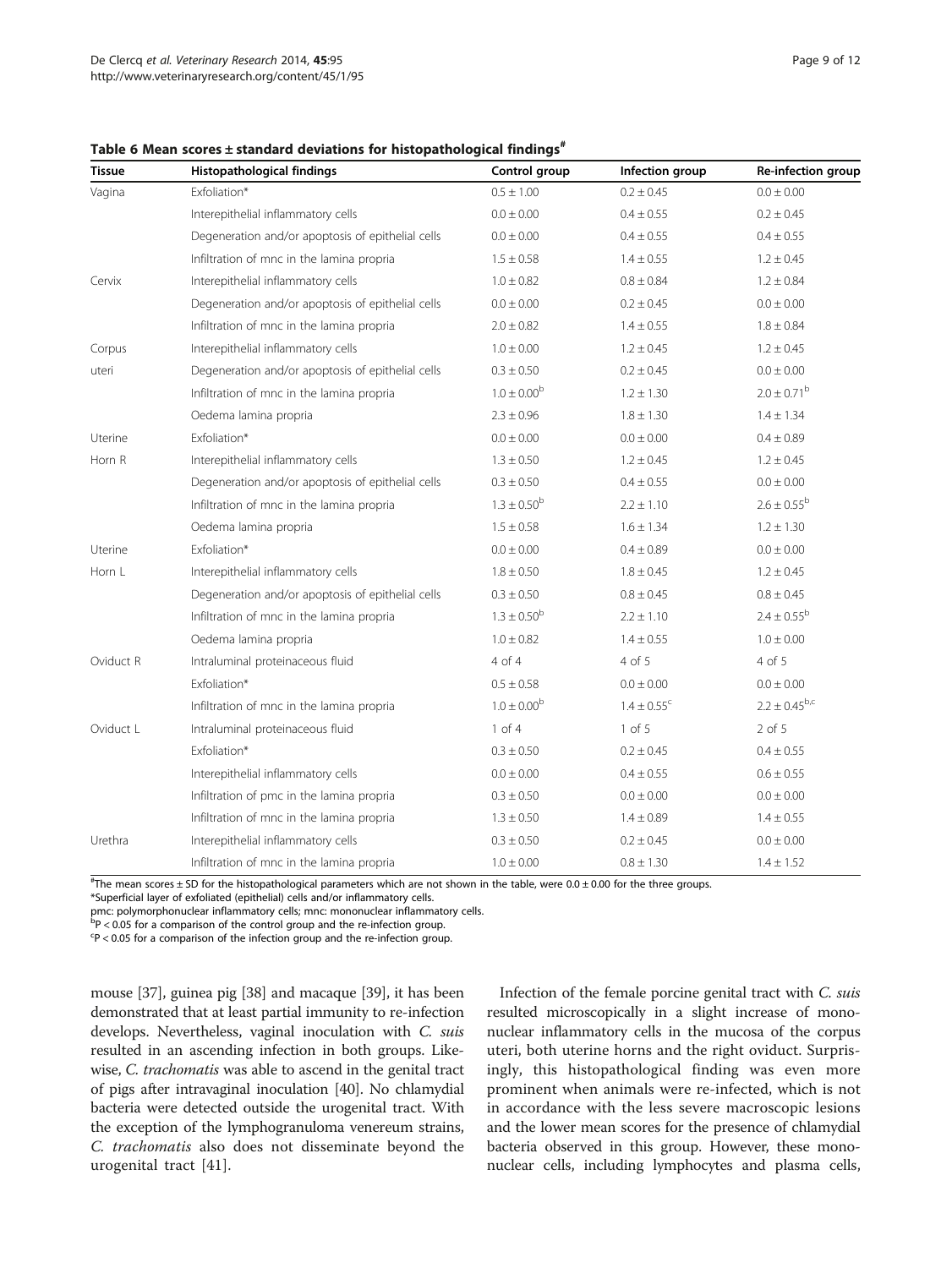may indicate the mobilization of memory cells in response to re-infection and can contribute to protective immunity against infection. In the future, we will include immunohistochemistry to obtain in situ information on the cells contributing to this partial protection. Schautteet et al. [[42](#page-11-0)] also observed that protection against gross lesions was correlated with a higher infiltration of mononuclear inflammatory cells in the genital tract mucosa of pigs intravaginally infected with C. trachomatis.

Vaginal chlamydial excretion was observed in all infected animals from three dpi onwards. There were no differences noticed between shedding after primo-infection and re-infection. Interestingly, vaginal excretion started to decrease gradually at four weeks post primo-infection and one out of five animals stopped shedding chlamydial bacteria at 56 dpi. Since the animals were infected again at that moment, we could not determine whether the pigs were able to resolve a genital C. suis infection spontaneously after a certain period of time. Also, it would have been interesting to follow up the animals for a longer period than three weeks post re-infection in order to assess whether chlamydial excretion stops earlier post re-infection than post primo-infection.

Primo-infection with C. suis induced antichlamydial IgM and IgG, but no IgA antibodies in sera and vaginal secretions. Compared to the antibody responses after primo-infection, re-infection with C. suis resulted in lower IgM antibody titers and higher IgG and IgA titers in sera and genital secretions, which is illustrative for a secondary antibody response. Furthermore, re-infection was, in contrast to primo-infection, able to induce C. suis-specific proliferation of PBMC after 7 and 10 days, which indicates the mobilization of memory cells in response to re-infection. Re-infection was associated with a shift to more B cells, monocytes and CD4<sup>-</sup>CD8<sup>+</sup> T cells, but less pDC and CD4+ CD8<sup>−</sup> T cells within PBMC. However, the immune responses detected in the blood do not necessarily reflect the immune responses induced at the local site of infection. Again, immunohistochemistry might assist in determining the local responses. The shifts in immune cell populations from the spleen, cervical and pelvic lymph nodes are presumably not resulting from C. suis-specific MC since their proliferative responses were not statistically different between groups.

Primary genital *C. suis* infection of the re-infection group (nine-week-old pigs) resulted in increased secretion of TNF-α, IL-1β, IL-6 and IL-12p40 by PBMC, whereas primo-infection of the infection group (seventeen-weekold animals) decreased the IL-1β, IL-8 and IL-10 secretion by PBMC. This discrepancy could be due to age differences between both groups at the moment of the primoinfection. In pigs, various aspects of the immune system change with age such as the level of NK cells, which was shown to be higher in younger pigs [[43,44\]](#page-11-0). Since NK cells

produce cytokines like TNF-α, this can explain the higher cytokine production following primo-infection at nine weeks of age. Furthermore, it was demonstrated that neonatal porcine blood DCs were more responsive to stimulation with toll-like receptor ligands than adult porcine blood DCs, since they showed higher expression levels of cytokines and chemokines following stimulation [\[45](#page-11-0)]. After re-infection, higher concentrations of IFN-γ and IL-10 were produced by PBMC, next to higher amounts of the cytokines upregulated after primo-infection.

Our data suggest that antibody producing B cells, mononuclear phagocytes, CD8<sup>+</sup> T cells, and IFN-γ may contribute to protection against a genital C. suis infection. The role of IL-10 is less clear. Antibodies, and especially mucosal antibodies, albeit not considered as crucial, may contribute to protection by neutralization and opsonization of extracellular Chlamydia. Indeed, antibodies clearly play an important role in resistance to genital Chlamydia muridarum re-infection in mice [\[46\]](#page-11-0). Moreover, mucosal antichlamydial IgA antibodies have been associated with the resolution of C. muridarum and C. trachomatis infection in mice and women, respectively [[47](#page-11-0),[48](#page-11-0)]. The Th1-type cytokine IFN-γ was also shown to be essential for the resolution of C. muridarum infection [[49](#page-11-0),[50](#page-11-0)]. IFN-γ produced by NK cells, CD4+ Th1 cells and CD8+ cytotoxic T cells is known to up-regulate and/or induce expression of major histocompatibility complex (MHC) class I and II molecules on a number of cells, including antigen presenting cells. In addition, IFN-γ favours immunoglobulin class switching to the IgG2a isotype and activation of cytotoxic T lymphocytes, which induce apoptosis in infected cells. IL-10, as the main anti-inflammatory cytokine, plays important roles in immune-homeostasis after microbe elimination [[51](#page-11-0)]. IL-10 expression results in an inhibition of antigen presentation and MHCII expression on the surface of infected cells. However, as an anti-inflammatory cytokine, it also deactivates macrophages and interferes with the Th1 response through inhibition of the NF-κB pathway [[52](#page-11-0)]. Interestingly, Moore-Connors et al. [\[53\]](#page-11-0) showed that C. muridarum induces a novel CD43<sup>-</sup>CD1d<sup>hi</sup>CD5<sup>+</sup> IL-10producing regulatory B cell population (Bregs) during a genital infection in mice. These IL-10 producing B cells displayed bona fide regulatory Breg activity by potently suppressing IFN-γ production in vitro in an IL-10 dependent manner. We do not know if these IL-10 producing CD43<sup>-</sup>CD1d<sup>hi</sup>CD5<sup>+</sup> Bregs do exist in the pig and if they can be induced by *C. suis*, but it could be a possible explanation for our observation that  $CD4^+$  Th1 cells, which are generally considered as crucial immune effectors in antichlamydial immunity, were less dominantly present.

In conclusion, we demonstrated that C. suis strain S45 is pathogenic for the female porcine urogenital tract.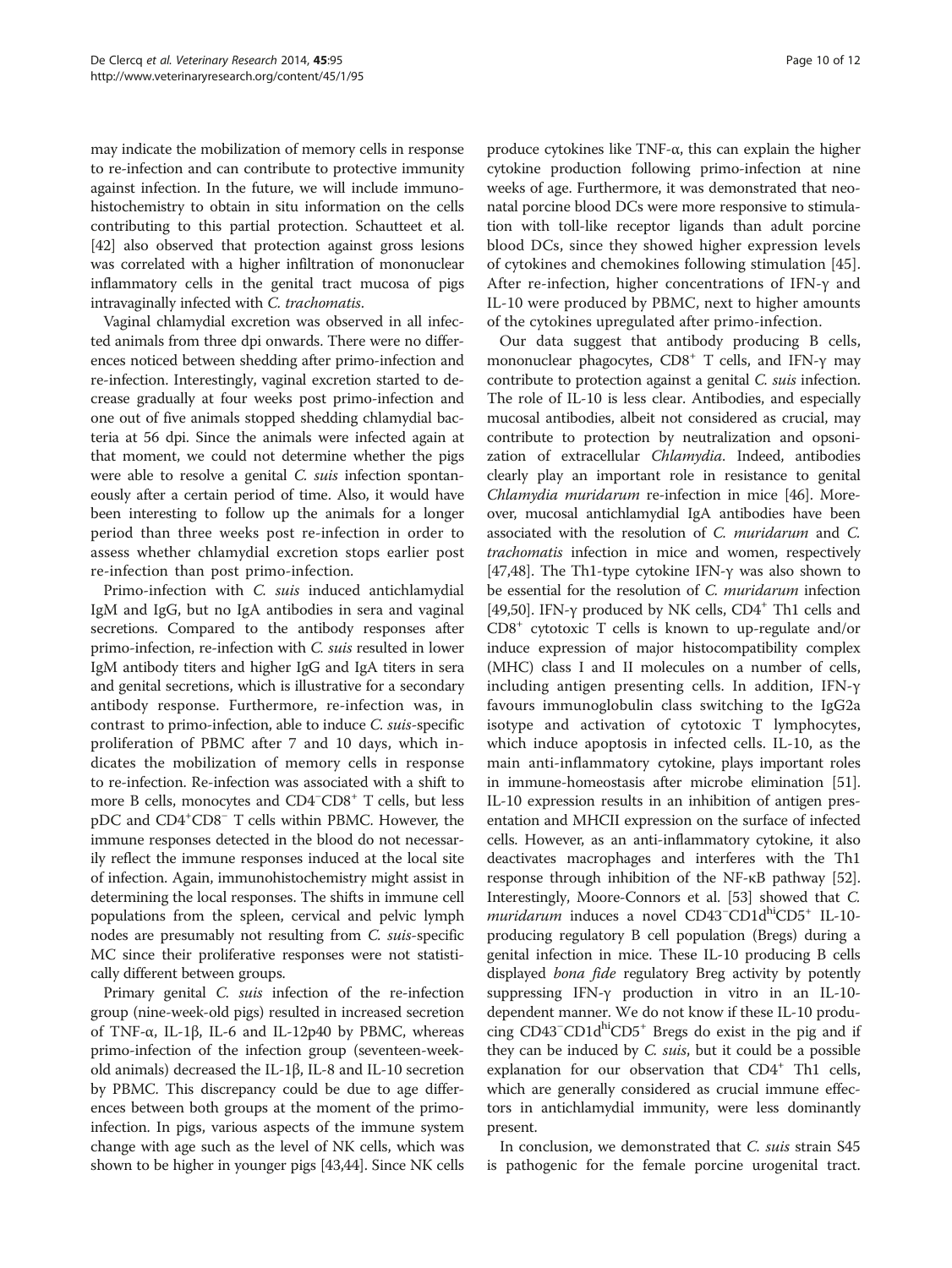<span id="page-10-0"></span>Chlamydial replication occurred throughout the urogenital tract, causing inflammation and pathology. Furthermore, genital infection elicited both cellular and humoral immune responses. Compared to the primoinfection of pigs with C. suis, re-infection was characterized by less severe macroscopic lesions and significantly less chlamydial EBs and inclusions in the urogenital tract. This indicates the development of a certain degree of protection following the initial infection. Protective immunity against re-infection coincided with higher antichlamydial IgG and IgA antibody titers in sera and vaginal secretions, higher proliferative responses of peripheral blood mononuclear cells (PBMC), higher percentages of blood B lymphocytes, monocytes and CD8<sup>+</sup> T cells and upregulated production of IFN-γ and IL-10 by PBMC.

# Additional files

[Additional file 1:](http://www.veterinaryresearch.org/content/supplementary/s13567-014-0095-6-s1.docx) Macroscopic lesions in an animal from the infection group. Additional file 1 shows the most prominent gross pathology in the infection group at euthanasia. (A) Congestion of the lig. latum uteri (arrow a) and the mesovarium and mesosalpinx (arrow b). A large amount of clear watery exudate was present in the lumen of the vagina, cervix, corpus uteri (arrow c) and uterine tubes. The uterine tubes were severely dilated by the presence of the exudate in their lumen (arrow d). (B) Congestion of the mesovarium and mesosalpinx (arrow e). Hyperemia of the uterine tube (arrow f). The mucosa of the uterine tube is congested and oedematous and serous exudate was present in the lumen (arrow g).

[Additional file 2:](http://www.veterinaryresearch.org/content/supplementary/s13567-014-0095-6-s2.docx) Mean percentage ± standard deviation of different immune cell populations within PBMC, isolated at 7 and 10 days post infection or re-infection, and in spleen, cervical and pelvic lymph nodes at euthanasia. Additional file 2 presents the mean percentages of total T cells, γδ T cells, mature and IgM<sup>+</sup> B cells, monocytes, NK cells and plasmacytoid dendritic cells in the blood at different time points post infection and in the spleen, cervical and pelvic lymph nodes at euthanasia.

[Additional file 3:](http://www.veterinaryresearch.org/content/supplementary/s13567-014-0095-6-s3.docx) Mean percentage of different subpopulations within total T cells  $(CD3^+)$  in the blood, isolated at 7 and 10 days post infection or re-infection, and in spleen, cervical and pelvic lymph nodes at euthanasia. Additional file 3 shows the mean percentages of CD4<sup>+</sup>CD8<sup>-</sup>, CD4<sup>-</sup>CD8<sup>+</sup>, CD4<sup>+</sup>CD8<sup>+</sup> and CD4<sup>-</sup>CD8<sup>-</sup> subpopulations within total T cells in the blood at different time points post infection and in the spleen, cervical and pelvic lymph nodes at euthanasia.

[Additional file 4:](http://www.veterinaryresearch.org/content/supplementary/s13567-014-0095-6-s4.docx) Mean cytokine concentration (pg/mL)  $\pm$  standard deviation in culture medium of PBMC, isolated at 7 and 10 days post infection or re-infection, and of spleen, pelvic and cervical lymph node MC at euthanasia, measured at 16 h post stimulation with C. suis S45. Additional file 4 presents the results for cytokine detection at 16 h post stimulation.

[Additional file 5:](http://www.veterinaryresearch.org/content/supplementary/s13567-014-0095-6-s5.docx) Mean cytokine concentration  $(pq/mL)$  ± standard deviation in culture medium of PBMC, isolated at 7 and 10 days post infection or re-infection, and of spleen, pelvic and cervical lymph node MC at euthanasia, measured at 72 h post stimulation with C. suis S45. Additional file 5 presents the results for cytokine detection at 72 h post stimulation.

#### Competing interests

The authors declare that they have no competing interests.

#### Authors' contributions

EDC carried out the majority of the experiments, was responsible for data collection and analysis and drafted the manuscript. BD supervised the flow cytometric analysis and participated in interpretation of these data. LY prepared and stained all cryosections and performed the interpretation of the stainings. He also participated during the autopsies. KC participated in histopathological analysis. EC participated in the coordination of the study and in helpful discussions. DV conceived of the study, participated during autopsies, assisted during interpretation of all data and critically revised the manuscript. All authors read and approved the final manuscript.

#### Acknowledgements

The research was financed by the Special Research Fund of Ghent University. Arthur Andersen (National Animal Disease Center, USDA Agriculture Research Service, Ames, Iowa) is acknowledged for providing C. suis strain S45. We gratefully thank A. Dumont, S. Tshitenge-Mulume, S. Brabant and G. De Smet for technical assistance in the laboratory. I. Kalmar, J. Geldhof and R. Cooman are acknowledged for their veterinary assistance during the animal experiment.

#### Author details

<sup>1</sup>Department of Molecular Biotechnology, Faculty of Bioscience Engineering, Ghent University, Coupure Links 653, B-9000 Ghent, Belgium. <sup>2</sup>Laboratory of Immunology, Faculty of Veterinary Medicine, Ghent University, Salisburylaan 133, B-9820 Merelbeke, Belgium. <sup>3</sup> Department of Pathology, Bacteriology and Poultry Diseases, Faculty of Veterinary Medicine, Ghent University, Salisburylaan 133, B-9820 Merelbeke, Belgium. <sup>4</sup>College of Veterinary Medicine, Sichuan Agricultural University, Ya'an 625014, China.

Received: 9 July 2014 Accepted: 1 September 2014 Published online: 25 September 2014

#### References

- 1. Schautteet K, De Clercq E, Miry C, Van Groenweghe F, Delava P, Kalmar I, Vanrompay D: Tetracycline-resistant Chlamydia suis in cases of reproductive failure on Belgian, Cypriote and Israeli pig production farms. J Med Microbiol 2013, 62:331–334.
- Rogers DG, Andersen AA: Conjunctivitis caused by a swine Chlamydia trachomatis-like organism in gnotobiotic pigs. J Vet Diagn Invest 1999, 11:341–344.
- 3. Rogers DG, Andersen AA, Hunsaker BD: Lung and nasal lesions caused by a swine chlamydial isolate in gnotobiotic pigs. J Vet Diagn Invest 1996, 8:45–55.
- 4. Reinhold P, Kirschvink N, Theegarten D, Berndt A: An experimentally induced Chlamydia suis infection in pigs results in severe lung function disorders and pulmonary inflammation. Vet Res 2008, 39:35.
- 5. Rogers DG, Andersen AA: Intestinal lesions caused by two swine chlamydial isolates in gnotobiotic pigs. J Vet Diagn Invest 1996, 8:433–440.
- 6. Guscetti F, Schiller I, Sydler T, Heinen E, Pospischil A: Experimental enteric infection of gnotobiotic piglets with Chlamydia suis strain S45. Vet Microbiol 2009, 135:157–168.
- 7. Eggemann G, Wendt M, Hoelzle LE, Jäger C, Weiss R, Failing K: Prevalence of Chlamydia infections in breeding sows and their importance in reproductive failure. Dtsch Tierarztl Wochenschr 2000, 107:3–10 (in German).
- 8. Woollen N, Daniels EK, Yeary T, Leipold HW, Phillips RM: Chlamydial infection and perinatal mortality in a swine herd. J Am Vet Med Assoc 1990, 197:600–601.
- 9. Schiller I, Koesters R, Weilenmann R, Thoma R, Kaltenboeck B, Heitz P, Pospischil A: Mixed infections with porcine Chlamydia trachomatis/ pecorum and infections with ruminant Chlamydia psittaci serovar 1 associated with abortions in swine. Vet Microbiol 1997, 58:251–260.
- 10. Kauffold J, Melzer F, Berndt A, Hoffmann G, Hotzel H, Sachse K: Chlamydiae in oviducts and uteri of repeat breeder pigs. Theriogenology 2006, 66:1816–1823.
- 11. Sarma DK, Tamuli MK, Rahman T, Boro BR, Deka BC, Rajkonwar CK: Isolation of chlamydia from a pig with lesions in the urethra and prostate gland. Vet Rec 1983, 112:525.
- 12. Kauffold J, Melzer F, Henning K, Schulze K, Leiding C, Sachse K: Prevalence of chlamydiae in boars and semen used for artificial insemination. Theriogenology 2006, 65:1750–1758.